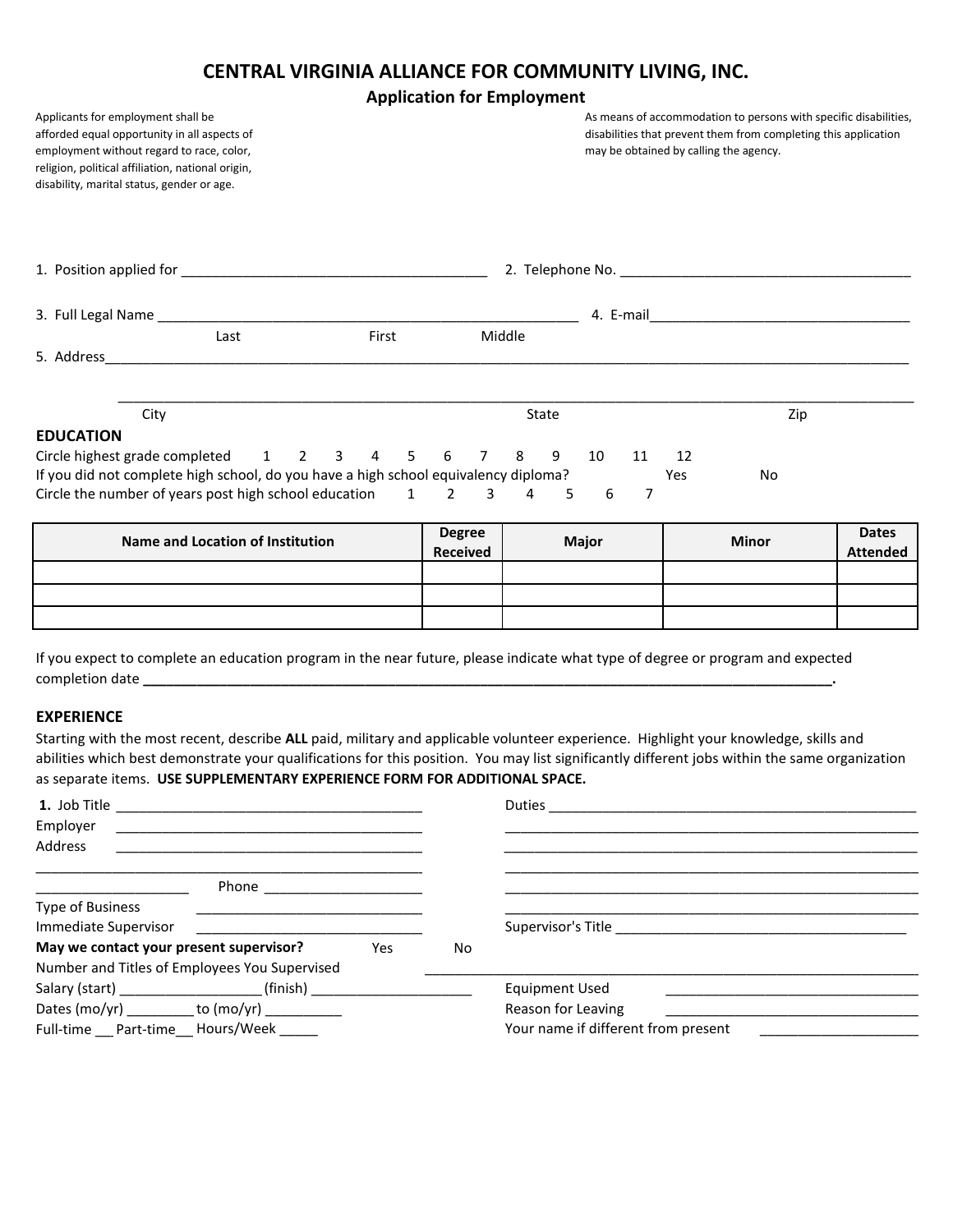| Employer                                                                                                                                         |                                                                                                                                                                                                                               |
|--------------------------------------------------------------------------------------------------------------------------------------------------|-------------------------------------------------------------------------------------------------------------------------------------------------------------------------------------------------------------------------------|
| <b>Address</b>                                                                                                                                   |                                                                                                                                                                                                                               |
|                                                                                                                                                  |                                                                                                                                                                                                                               |
|                                                                                                                                                  |                                                                                                                                                                                                                               |
| <b>Type of Business</b><br><u> 1989 - Johann Harry Harry Harry Harry Harry Harry Harry Harry Harry Harry Harry Harry Harry Harry Harry Harry</u> |                                                                                                                                                                                                                               |
| Immediate Supervisor                                                                                                                             |                                                                                                                                                                                                                               |
| Number and Titles of Employees You Supervised                                                                                                    |                                                                                                                                                                                                                               |
| Salary (start) __________________________(finish) ______________________________<br>Dates (mo/yr) ________ to (mo/yr) _________                  | <b>Equipment Used</b><br>the control of the control of the control of the control of the control of the control of<br>Reason for Leaving                                                                                      |
|                                                                                                                                                  | the control of the control of the control of the control of the control of the control of                                                                                                                                     |
| Full-time __ Part-time__ Hours/Week _____                                                                                                        | Your name if different from present [100] [100] [100] [100] [100] [100] [100] [100] [100] [100] [100] [100] [100] [100] [100] [100] [100] [100] [100] [100] [100] [100] [100] [100] [100] [100] [100] [100] [100] [100] [100] |
|                                                                                                                                                  |                                                                                                                                                                                                                               |
| Employer                                                                                                                                         |                                                                                                                                                                                                                               |
| Address                                                                                                                                          |                                                                                                                                                                                                                               |
|                                                                                                                                                  |                                                                                                                                                                                                                               |
| Phone ______________________                                                                                                                     |                                                                                                                                                                                                                               |
| <b>Type of Business</b>                                                                                                                          |                                                                                                                                                                                                                               |
| Immediate Supervisor                                                                                                                             |                                                                                                                                                                                                                               |
| Number and Titles of Employees You Supervised                                                                                                    |                                                                                                                                                                                                                               |
| Salary (start) _____________________(finish) ___________________________________                                                                 | <b>Equipment Used</b>                                                                                                                                                                                                         |
| Dates $(mo/yr)$ to $(mo/yr)$ to $(mo/yr)$                                                                                                        | Reason for Leaving                                                                                                                                                                                                            |
| Full-time __ Part-time__ Hours/Week _____                                                                                                        | Your name if different from present                                                                                                                                                                                           |
|                                                                                                                                                  |                                                                                                                                                                                                                               |
|                                                                                                                                                  | Use this space for any additional information you think would help us evaluate your application, including training, seminars, workshops                                                                                      |
| and special achievements or specialized skills.                                                                                                  |                                                                                                                                                                                                                               |
|                                                                                                                                                  |                                                                                                                                                                                                                               |

| Are you proficient in the use of computers? | Yes | Nο | Somewhat |
|---------------------------------------------|-----|----|----------|
|---------------------------------------------|-----|----|----------|

### **LICENSE**

Certificates or other authorizations to practice a trade or profession, including driver's license.

| <b>Type</b> | <b>License Number</b> | <b>Granted By</b><br>(Name of Licensing Board) |
|-------------|-----------------------|------------------------------------------------|
|             |                       |                                                |
|             |                       |                                                |
|             |                       |                                                |

\_\_\_\_\_\_\_\_\_\_\_\_\_\_\_\_\_\_\_\_\_\_\_\_\_\_\_\_\_\_\_\_\_\_\_\_\_\_\_\_\_\_\_\_\_\_\_\_\_\_\_\_\_\_\_\_\_\_\_\_\_\_\_\_\_\_\_\_\_\_\_\_\_\_\_\_\_\_\_\_\_\_\_\_\_\_\_\_\_\_\_\_\_\_\_\_\_\_\_\_\_\_\_\_\_\_\_\_\_\_\_\_

### **REFERENCES**

List names, addresses and relationships of three persons not related to you who know your qualifications.

| <b>Name</b> | <b>Address</b> | <b>Telephone Number</b> | Relationshin |
|-------------|----------------|-------------------------|--------------|
|             |                |                         |              |
|             |                |                         |              |
|             |                |                         |              |

### **MISCELLANEOUS**

| Circle which job status you will accept:                                             | Full-time           | Part-time (specify time available) |    |     |                      |  |
|--------------------------------------------------------------------------------------|---------------------|------------------------------------|----|-----|----------------------|--|
| Are you willing to accept employment which requires you to travel?                   |                     | Yes                                | No |     |                      |  |
| lf ves:                                                                              | during the day only | occasionally overnight             |    |     | frequently overnight |  |
| Are you willing to provide your own transportation if necessary for your employment? |                     |                                    |    | Yes | No                   |  |

For purposes of compliance with The Immigration Reform and Control Act, are you legally eligible for employment in the United States? Yes No

Under the Immigration Reform and Control Act of 1986, you will be required to fill out a certification verifying that you are eligible to be employed and verifying your identity. Further, you will be required to provide documentation to that effect should you be employed.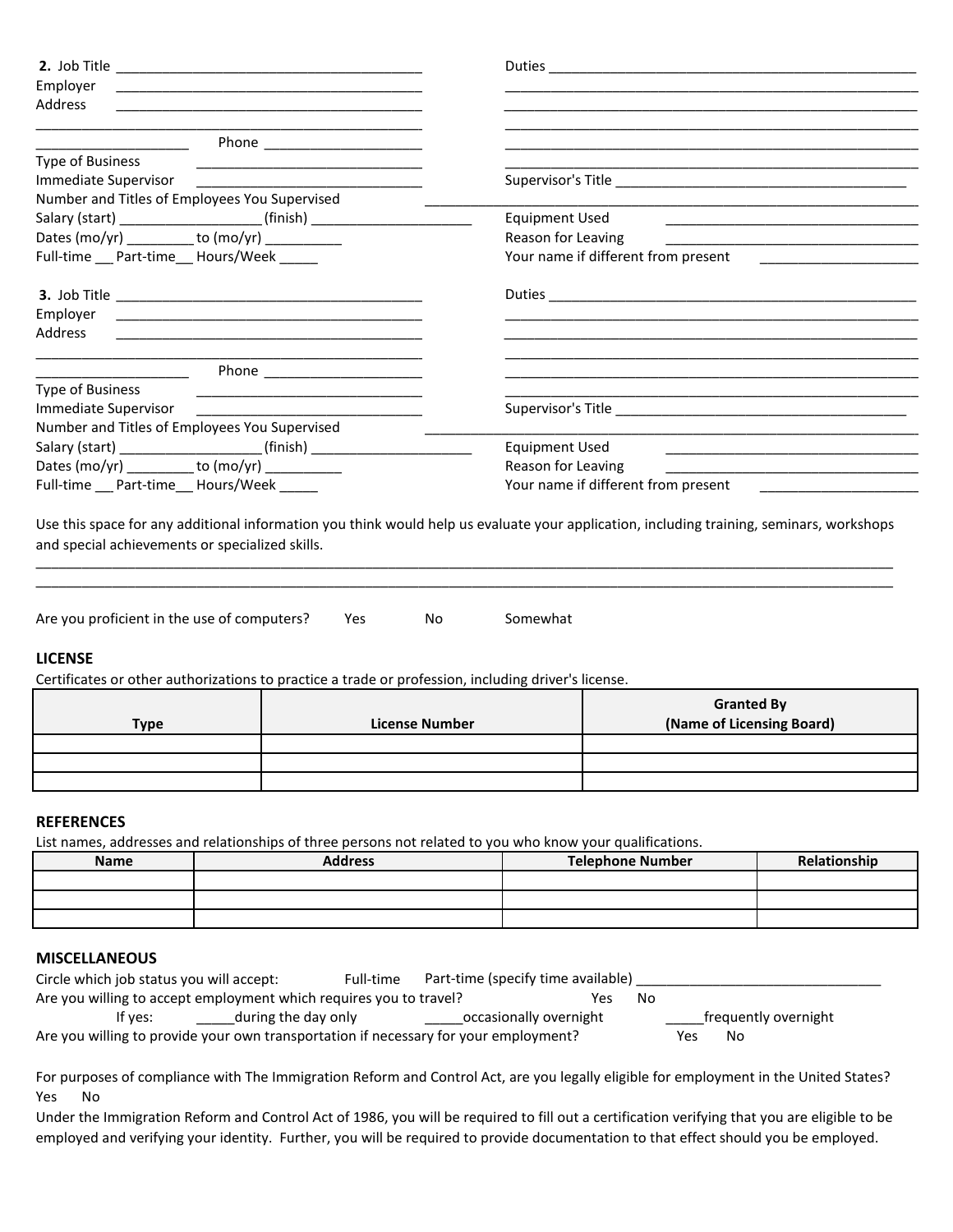| Have you ever been convicted* for any violation(s) of law, including moving traffic violations. |                                                                          | Yes<br>. No         |  |
|-------------------------------------------------------------------------------------------------|--------------------------------------------------------------------------|---------------------|--|
|                                                                                                 | If yes, please provide the following information concerning the offense: |                     |  |
| Statute or Ordinance (if known):                                                                | Date of Charge:                                                          | Date of Conviction: |  |
| County, City and State of Conviction:                                                           |                                                                          |                     |  |
| (For additional convictions use space below. Include all information listed above.)             |                                                                          |                     |  |

*\*Convictions include, Virginia juvenile adjudications for capital murder, first and second degree murder, lynching or aggravated malicious wounding, if you were age fourteen (14) to eighteen (18) when charged.*

When will you be available to start work? \_\_\_\_\_Month \_\_\_\_\_Day \_\_\_\_\_Year

**CERTIFICATION** *(each application requires current date and original signature)*

I hereby certify that all entries on all pages and attachments are true and complete, and I agree and understand that any falsification of information herein, regardless of time of discovery, many cause forfeiture on my part of any employment in the service of the CVACL, Inc. I understand that all information on this application is subject to verification and I consent to criminal history background checks. I also consent that you may contact references, former employers and educational institutions listed regarding this application. I further authorize the CVACL, Inc. to rely upon and use, as it sees fit, any information received from such contacts.

Date: \_\_\_\_\_\_\_\_\_\_\_\_\_\_\_\_\_\_\_\_\_\_\_\_\_\_\_\_ Applicant's Signature: \_\_\_\_\_\_\_\_\_\_\_\_\_\_\_\_\_\_\_\_\_\_\_\_\_\_\_\_\_\_\_\_\_\_\_\_\_\_\_\_\_\_\_\_\_\_\_\_\_\_\_\_\_\_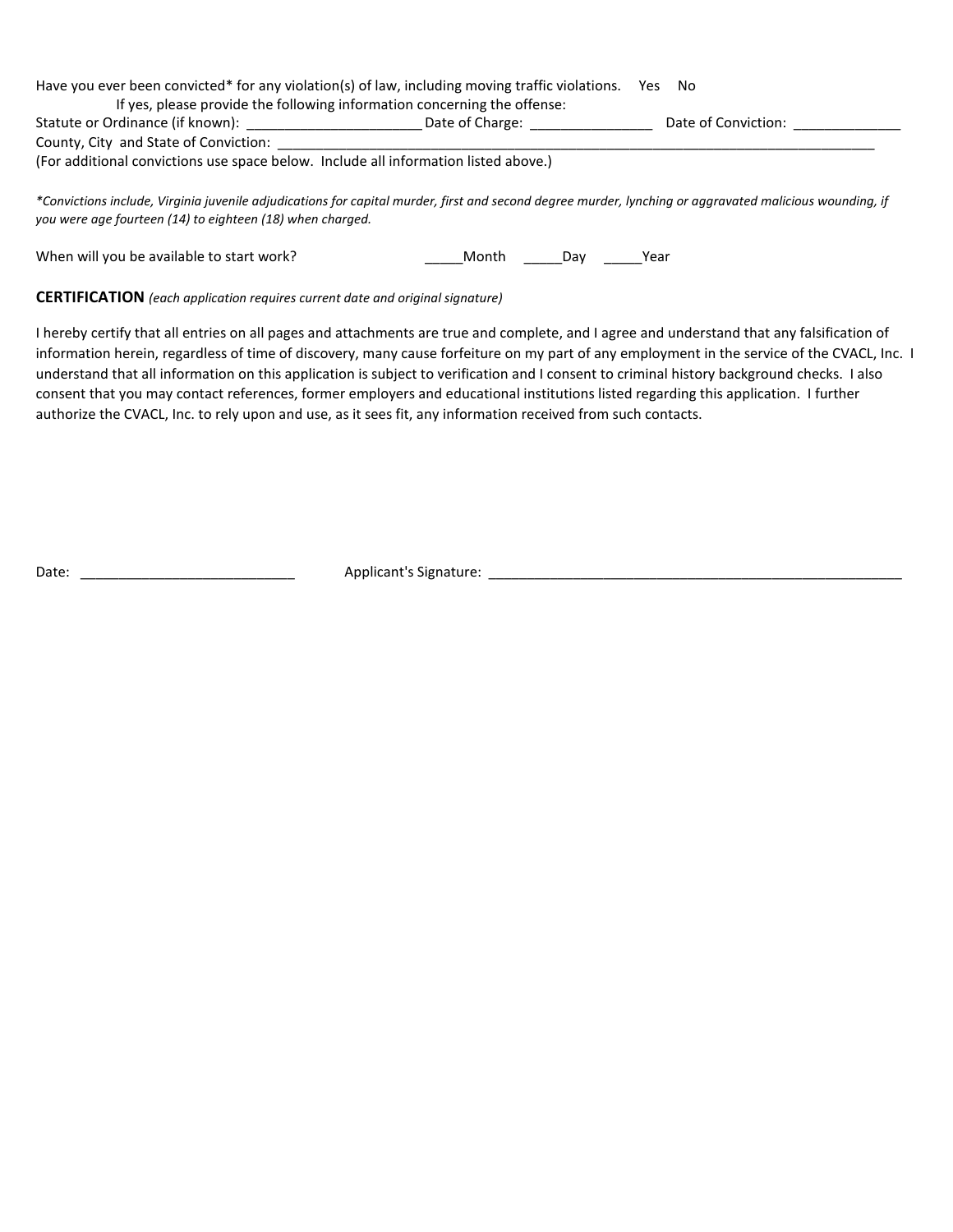# SUPPLEMENTARY EXPERIENCE FORM

| <b>Job Title</b><br><u> 2000 - 2000 - 2000 - 2000 - 2000 - 2000 - 2000 - 2000 - 2000 - 2000 - 2000 - 2000 - 2000 - 2000 - 2000 - 200</u> |                                                                                                                                               |
|------------------------------------------------------------------------------------------------------------------------------------------|-----------------------------------------------------------------------------------------------------------------------------------------------|
| Employer                                                                                                                                 |                                                                                                                                               |
| Address                                                                                                                                  |                                                                                                                                               |
| <u> 1989 - Johann Barbara, martin di</u>                                                                                                 |                                                                                                                                               |
| <b>Type of Business</b><br>the control of the control of the control of the control of the control of the control of                     |                                                                                                                                               |
| Immediate Supervisor <b>Example 2018</b>                                                                                                 |                                                                                                                                               |
| Number and Titles of Employees You Supervised                                                                                            |                                                                                                                                               |
| Salary (start) ___________________________ (finish) ____________________________                                                         | <b>Equipment Used</b>                                                                                                                         |
| Dates (mo/yr) _________ to (mo/yr) _________                                                                                             | Reason for Leaving                                                                                                                            |
| Full-time __ Part-time__ Hours/Week _____                                                                                                |                                                                                                                                               |
| <b>Job Title</b>                                                                                                                         |                                                                                                                                               |
| Employer<br><u> 1989 - Johann Barbara, marka a shekara tsa 1989 - An tsa 1989 - An tsa 1989 - An tsa 1989 - An tsa 1989 - An</u>         |                                                                                                                                               |
| Address                                                                                                                                  |                                                                                                                                               |
|                                                                                                                                          |                                                                                                                                               |
| Type of Business                                                                                                                         |                                                                                                                                               |
|                                                                                                                                          |                                                                                                                                               |
| Number and Titles of Employees You Supervised                                                                                            |                                                                                                                                               |
| Salary (start) ___________________________ (finish) ____________________________                                                         | <b>Equipment Used</b><br><u> 1989 - Johann Stein, marwolaethau a bhann an t-Amhair an t-Amhair an t-Amhair an t-Amhair an t-Amhair an t-A</u> |
| Dates (mo/yr) _________ to (mo/yr) _________                                                                                             | Reason for Leaving                                                                                                                            |
| Full-time __ Part-time__ Hours/Week _____                                                                                                |                                                                                                                                               |
| <b>Job Title</b>                                                                                                                         |                                                                                                                                               |
| Employer                                                                                                                                 |                                                                                                                                               |
| Address                                                                                                                                  |                                                                                                                                               |
|                                                                                                                                          |                                                                                                                                               |
|                                                                                                                                          |                                                                                                                                               |
| <b>Type of Business</b>                                                                                                                  |                                                                                                                                               |
| Immediate Supervisor                                                                                                                     |                                                                                                                                               |
| Number and Titles of Employees You Supervised                                                                                            |                                                                                                                                               |
| Salary (start) __________________________ (finish) _____________________________                                                         | <b>Equipment Used</b>                                                                                                                         |
|                                                                                                                                          | Reason for Leaving                                                                                                                            |
| Full-time __ Part-time __ Hours/Week _____                                                                                               |                                                                                                                                               |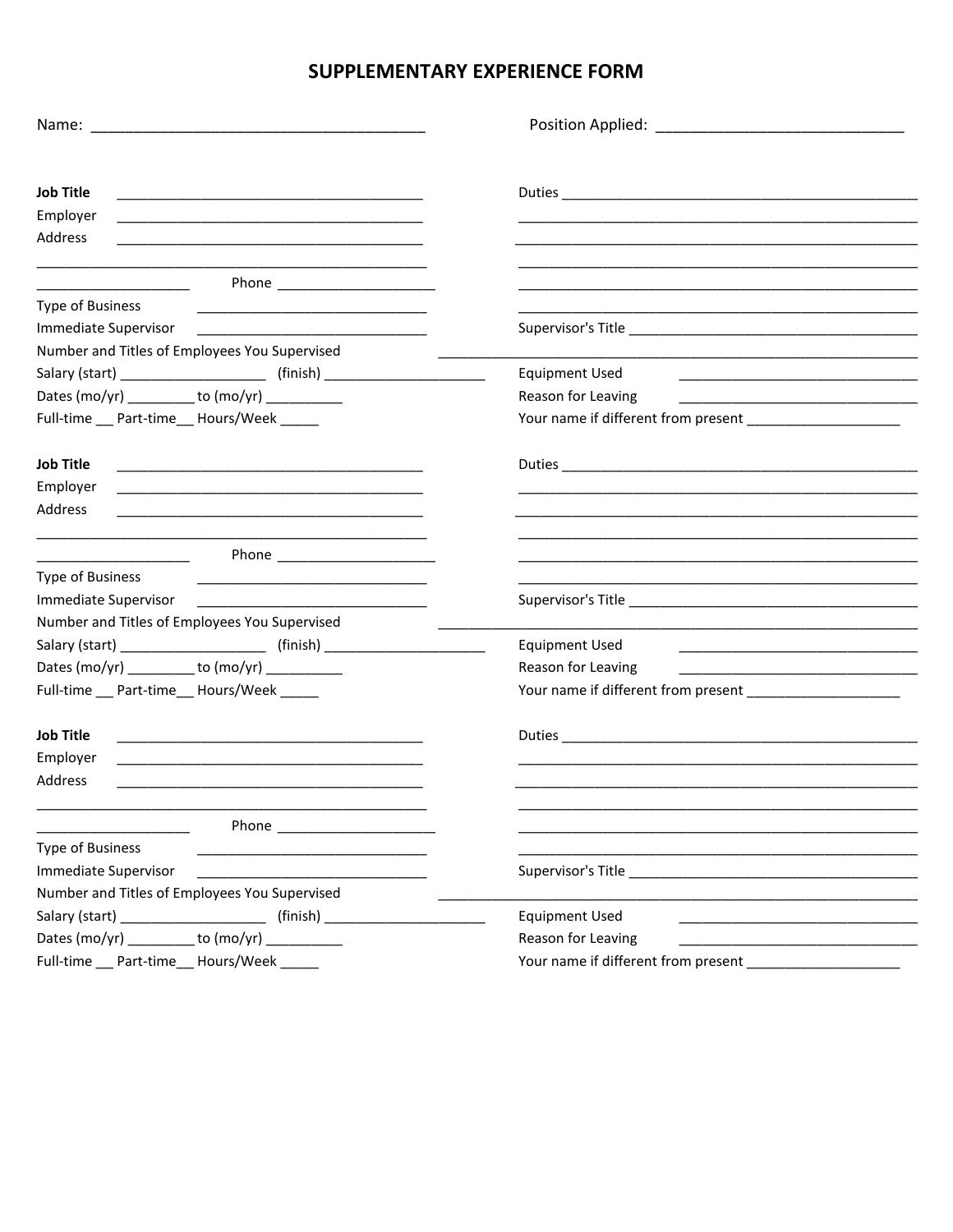# **APPLICANT'S AUTHORIZATION TO RELEASE INFORMATION**

As an applicant for a position with the Central Virginia Alliance for Community Living, Inc., I authorize all past employers, immediate supervisors and educational institutions to release information about my work history and education for use in determining my qualifications for this position.

\_\_\_\_\_\_\_\_\_\_\_\_\_\_\_\_\_\_\_\_\_\_\_\_\_\_\_\_\_\_\_\_\_\_\_\_\_\_\_\_\_\_\_\_\_\_\_\_\_\_\_\_\_ \_\_\_\_\_\_\_\_\_\_\_\_\_\_\_\_\_\_\_\_\_\_\_\_\_\_\_\_\_\_\_\_\_\_

Please release or verify the items indicated:

**Yes No**

All information requested

### **Past Employers:**

| <b>Salary History</b>                         |
|-----------------------------------------------|
| Dates of Employment                           |
| <b>Positions Held</b>                         |
| Responsibilities and Duties Performed         |
| Reasons for Leaving                           |
| <b>Eligibility for Rehire</b>                 |
| Attendance Record for Last Year of Employment |

\_\_\_\_\_\_\_\_\_\_\_\_\_\_\_\_\_\_\_\_\_\_\_\_\_\_\_\_\_\_\_\_\_\_\_\_\_\_\_\_\_\_\_\_\_\_\_\_\_\_\_\_\_

\_\_\_\_\_\_\_\_\_\_\_\_\_\_\_\_\_\_\_\_\_\_\_\_\_\_\_\_\_\_\_\_\_\_\_\_\_\_\_\_\_\_\_\_\_\_\_\_\_\_\_\_\_\_\_\_\_\_\_\_\_\_

### **Educational Institutions:**

Years of Attendance

Degree Obtained

Transcript

Signature

Date

Name (please print)

Social Security #